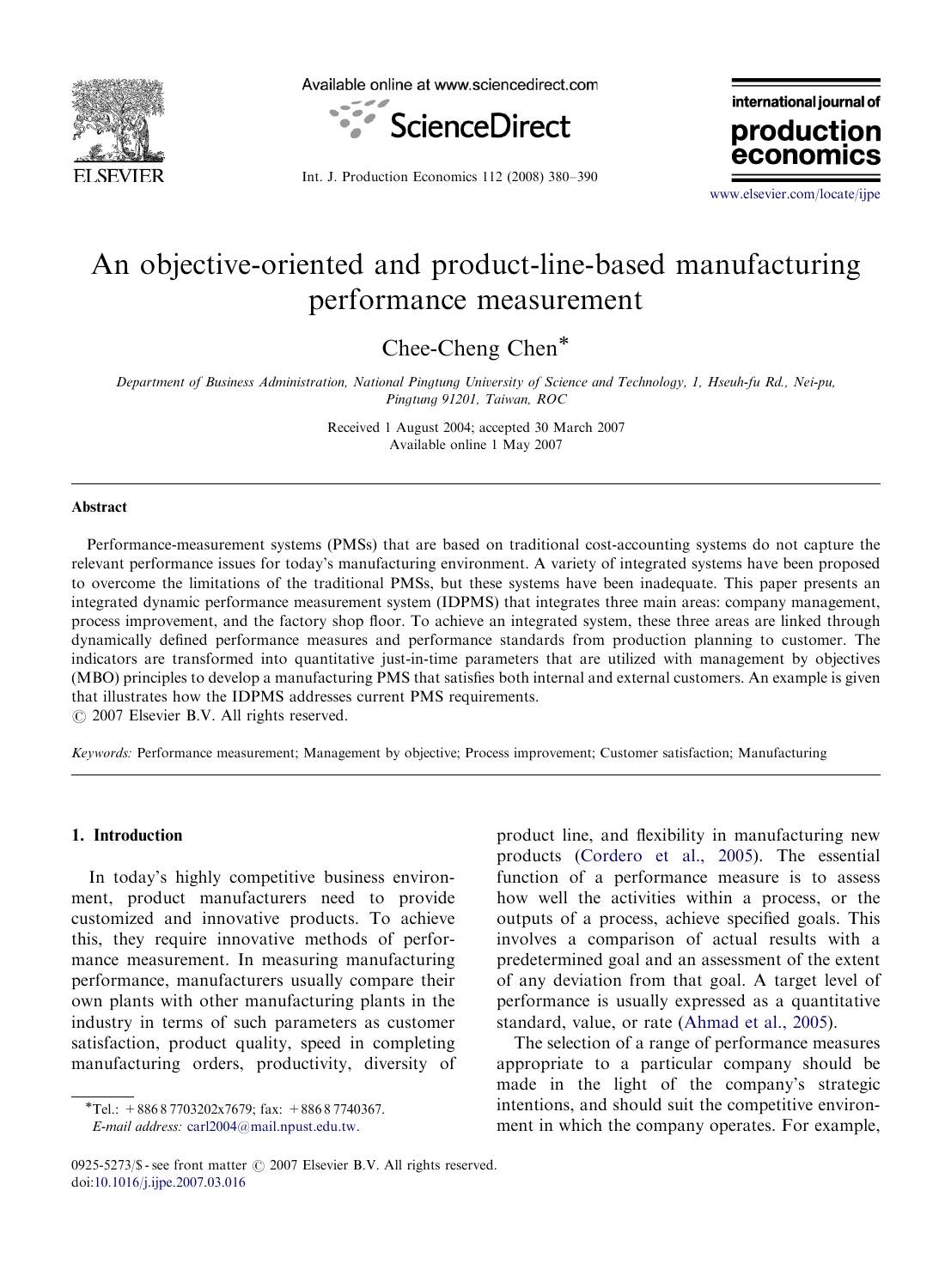if technical leadership and product innovation represent the basis of a manufacturing company's competitive advantage, performance in these areas must be measured relative to the competitors. Similarly, if a service company differentiates itself in the marketplace on the basis of quality of service, it should be monitoring and controlling the desired level of quality ([Ahmad and Dhafr, 2002](#page--1-0)). Whether the company is in the manufacturing sector or the service sector, it is necessary to choose an appropriate range of performance measures, and these measures must be balanced to ensure that one performance or set of performance dimensions is not stressed to the detriment of others. The mix that is chosen will differ from case to case. Incomplete metrics can lead to inappropriate action [\(Ahmad](#page--1-0) [and Dhafr, 2002](#page--1-0)), and performance areas must therefore be operationalized (that is, made measurable) in a way that allows performance to be adequately measured against relevant performance indicators ([Jose et al., 1999](#page--1-0)). To achieve this, many companies have adopted modern management strategies—such as total quality management (TQM), just-in-time (JIT), computer-integrated manufacturing (CIM), and optimized production realization (OPR).

A business can achieve success only by understanding and fulfilling the needs of its customers. A failure to recognize this can cause huge potential losses [\(Ernst and Young, 1992](#page--1-0)). A customer focus involves the establishment of links between customer requirements and internal processes ([Sousa,](#page--1-0) [2003;](#page--1-0) [Reiner, 2005\)](#page--1-0), and implies a shifting of company goals from the maximization of company profits in one project to the optimization of the value of the customer's project by meeting jointly agreed objectives [\(Cova and Salle, 2005\)](#page--1-0). However, having adopted such a customer focus, many companies use performance measures that are based on outdated management cost systems that are incompatible with their new operating philosophies. Consequently, many researchers are suggesting new comprehensive approaches to performance measurement—approaches that support day-to-day operations by providing managers, supervisors, and operators with timely and relevant information [\(Shah and Ward, 2003\)](#page--1-0).

To provide a comprehensive overview of company performance, researchers have tried to combine more than one performance measurement through the development of integrated performance-measurement systems (PMSs). These integrated systems

address many of the shortcomings of older PMSs; however, there are still issues associated with today's manufacturing environment that must be considered. For example, these systems work primarily as monitoring-and-controlling tools, and most have not incorporated an explicit feedback loop that supports improvement in performance measurement. In addition, these systems are not dynamic, and they cannot therefore provide mechanisms for adapting to a changing manufacturing environment.

To address these shortcomings, this paper presents an integrated dynamic performance-measurement system (IDPMS), which has been developed in collaboration with an international electronics firm ('D company') in Taiwan. The proposed system focuses on improving manufacturing competitiveness by overcoming the limitations of existing PMSs and by facilitating continuous improvement [\(Ghalayini et al., 1997\)](#page--1-0). To this end, the system incorporates interaction among three groups: (i) management (production planning); (ii) manufacturing; and (iii) customers. Having proposed the system and having discussed the indicators used in it, the present paper presents a case simulation to verify the practical suitability of the proposed system.

The remainder of this paper is arranged as follows. Following this Introduction, the next section of the paper reviews the literature pertaining to performance measurement. Section 3 then presents the proposed IDPMS. Section 4 illustrates how the system would be applied. Sections 5 and 6 provide a result comparison and summarize the benefits of IDPMS with respect to existing PMSs.

### 2. Literature review

#### 2.1. Overview

An effective PMS should include the traditional financial and cost-accounting criteria used by senior management and also the tactical-performance criteria that are used in assessing a firm's current level of competitiveness. Such tactical-performance measures vary according to the needs of the various management levels and functional areas within the organization. Each functional area should develop and utilize a set of performance criteria consistent with its particular operating characteristics and strategic objectives. An effective PMS should lead